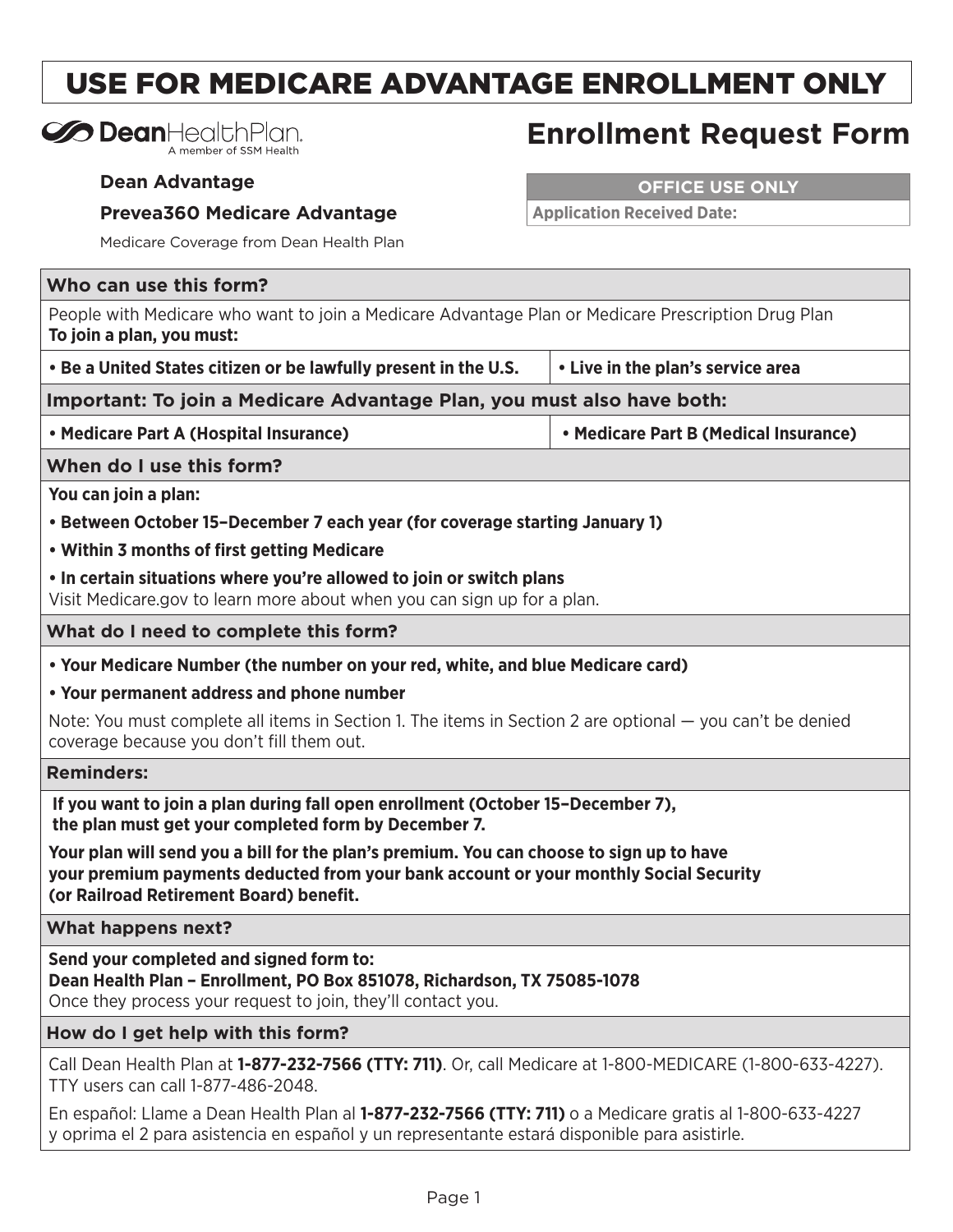According to the Paperwork Reduction Act of 1995, no persons are required to respond to a collection of information unless it displays a valid OMB control number. The valid OMB control number for this information collection is 0938-NEW. The time required to complete this information is estimated to average 20 minutes per response, including the time to review instructions, search existing data resources, gather the data needed, and complete and review the information collection. If you have any comments concerning the accuracy of the time estimate(s) or suggestions for improving this form, please write to: CMS, 7500 Security Boulevard, Attn: PRA Reports Clearance Officer, Mail Stop C4-26-05, Baltimore, Maryland 21244-1850. IMPORTANT Do not send this form or any items with your personal information (such as claims, payments, medical records, etc.) to the PRA Reports Clearance Office. Any items we get that aren't about how to improve this form or its collection burden (outlined in OMB 0938-1378) will be destroyed. It will not be kept, reviewed, or forwarded to the plan. See "What happens next?" on this page to send your completed form to the plan.

| <b>Section 1</b>                                                                                                                                                               |             |                                                            |                   |                                                                     |                                                            |                 |  |
|--------------------------------------------------------------------------------------------------------------------------------------------------------------------------------|-------------|------------------------------------------------------------|-------------------|---------------------------------------------------------------------|------------------------------------------------------------|-----------------|--|
| To enroll in Dean Health Plan, please provide the following information:                                                                                                       |             |                                                            |                   |                                                                     |                                                            |                 |  |
| For residents of Columbia, Dane, Dodge, Fond du Lac, Green, Iowa, Jefferson, Rock or Sauk county only -<br>Please check which Dean Advantage plan you want to enroll in:       |             |                                                            |                   |                                                                     |                                                            |                 |  |
| <b>Dean Advantage Essential</b><br><b>Dean Advantage Assurance</b><br>(HMO)<br>(HMO-POS)<br>\$0 per month<br>\$40 per month                                                    |             |                                                            |                   |                                                                     | Dean Advantage SSM Presence*<br>(HMO-POS)<br>\$0 per month |                 |  |
| <b>Dean Advantage Balance</b><br>(HMO-POS)<br>\$82 per month                                                                                                                   |             | <b>Dean Advantage Complete</b><br>(HMO)<br>\$251 per month |                   | <b>Dean Advantage Harmony</b><br>(HMO-POS) MA-ONLY<br>\$0 per month |                                                            |                 |  |
| * SSM Presence (HMO-POS) is only available to residents of Fond du Lac and Dodge Counties.                                                                                     |             |                                                            |                   |                                                                     |                                                            |                 |  |
| For residents of Brown, Chippewa, Door, Eau Claire, Kewaunee, Oconto or Sheboygan county only -<br>Please check which Prevea360 Medicare Advantage plan you want to enroll in: |             |                                                            |                   |                                                                     |                                                            |                 |  |
| <b>Prevea360 Essential</b><br><b>Prevea360 Harmony</b><br>(HMO-POS) MA-Only<br>(HMO-POS)<br>\$0 per month<br>\$0 per month                                                     |             |                                                            |                   |                                                                     |                                                            |                 |  |
| <b>FIRST name</b><br><b>Middle initial</b><br><b>LAST name</b><br>$\Box$ Mr. $\Box$ Mrs. $\Box$ Ms.                                                                            |             |                                                            |                   |                                                                     |                                                            |                 |  |
| <b>Birth date</b> (MM/DD/YYYY)                                                                                                                                                 | <b>Sex</b>  |                                                            | Home phone number |                                                                     | Alternate phone number                                     |                 |  |
|                                                                                                                                                                                | $\Box$ Male | $\Box$ Female                                              |                   |                                                                     |                                                            |                 |  |
| <b>Permanent residence street address</b> (P.O. Box is not allowed)                                                                                                            |             |                                                            |                   |                                                                     |                                                            |                 |  |
| Street                                                                                                                                                                         |             | City                                                       |                   | County                                                              |                                                            | State, ZIP code |  |
| <b>Mailing address</b> (only if different from your permanent residence address)                                                                                               |             |                                                            |                   |                                                                     |                                                            |                 |  |
| <b>Street</b>                                                                                                                                                                  |             | City                                                       |                   | County                                                              |                                                            | State, ZIP code |  |
| Please provide your Medicare insurance information:                                                                                                                            |             |                                                            |                   |                                                                     |                                                            |                 |  |
| <b>Medicare Number:</b>                                                                                                                                                        |             |                                                            |                   |                                                                     |                                                            |                 |  |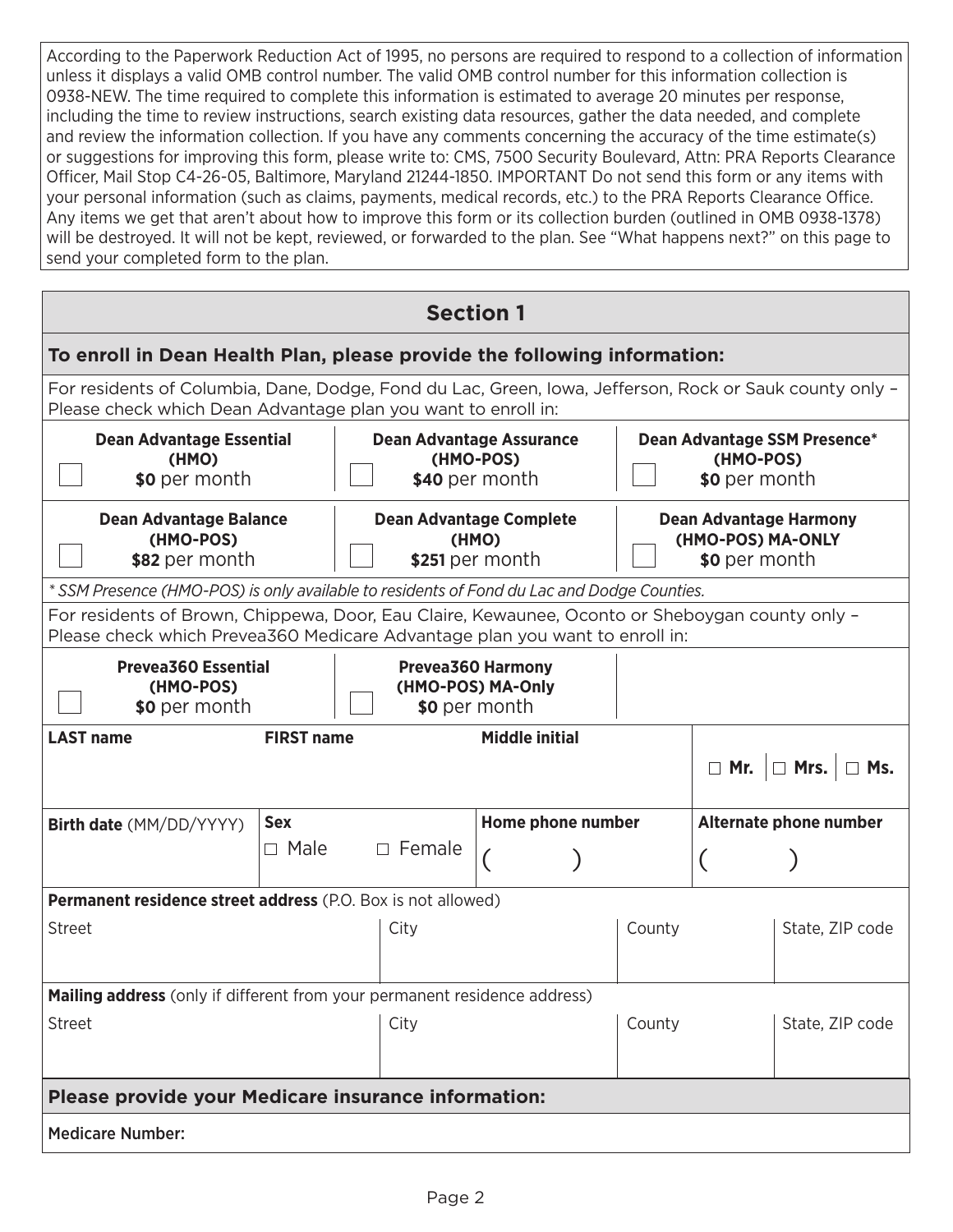| Please read and answer these important questions:                                                                                                                                                                                                                                                                                                                                                                                                                                                                                                                                                 |                                |                                                                                                                                                                                                                                                                     |  |  |  |
|---------------------------------------------------------------------------------------------------------------------------------------------------------------------------------------------------------------------------------------------------------------------------------------------------------------------------------------------------------------------------------------------------------------------------------------------------------------------------------------------------------------------------------------------------------------------------------------------------|--------------------------------|---------------------------------------------------------------------------------------------------------------------------------------------------------------------------------------------------------------------------------------------------------------------|--|--|--|
| Some individuals may have other drug coverage, including other private insurance, TRICARE, Federal Employee<br>Health Benefits coverage, VA benefits or State pharmaceutical assistance programs.                                                                                                                                                                                                                                                                                                                                                                                                 |                                |                                                                                                                                                                                                                                                                     |  |  |  |
| Yes<br><b>No</b><br>Will you have other prescription drug coverage in addition to Dean Health Plan? $\Box$<br>If "yes," please list your other coverage and your identification (ID) number(s) for this coverage:                                                                                                                                                                                                                                                                                                                                                                                 |                                |                                                                                                                                                                                                                                                                     |  |  |  |
| <b>Name of other coverage</b>                                                                                                                                                                                                                                                                                                                                                                                                                                                                                                                                                                     | ID number(s) for this coverage | <b>Group number for this coverage</b>                                                                                                                                                                                                                               |  |  |  |
|                                                                                                                                                                                                                                                                                                                                                                                                                                                                                                                                                                                                   |                                |                                                                                                                                                                                                                                                                     |  |  |  |
| Information to include on or with Enrollment Mechanism - Attestation of Eligibility for an Enrollment Period                                                                                                                                                                                                                                                                                                                                                                                                                                                                                      | <b>Section 1A</b>              |                                                                                                                                                                                                                                                                     |  |  |  |
| Typically, you may enroll in a Medicare Advantage plan only during the Annual Enrollment Period from October<br>15 through December 7 each year. There are exceptions that may allow you to enroll in a Medicare Advantage plan<br>outside of this period.<br>Please read the following statements carefully and check the box if the statement applies to you. By checking any of<br>the following boxes you are certifying that, to the best of your knowledge, you are eligible for an Enrollment Period.<br>If we later determine that this information is incorrect, you may be disenrolled. |                                |                                                                                                                                                                                                                                                                     |  |  |  |
| I am new to Medicare.<br>I am enrolled in a Medicare Advantage plan<br>and want to make a change during the Medicare<br>Advantage Open Enrollment Period (MA OEP).                                                                                                                                                                                                                                                                                                                                                                                                                                |                                | I am moving into, live in, or recently moved<br>out of a Long-Term Care Facility (for example,<br>a nursing home or long-term care facility).<br>I moved/will move into/out of the facility on                                                                      |  |  |  |
| I recently moved outside of the service area<br>for my current plan, or I recently moved and<br>this plan is a new option for me. I moved on<br>I recently was released from incarceration.<br>I was released on (insert date):                                                                                                                                                                                                                                                                                                                                                                   |                                | I recently left a PACE program on<br>(inset date):<br>I recently involuntarily lost my creditable<br>prescription drug coverage (coverage as good as<br>Medicare's). I lost my drug coverage on<br>(insert date):                                                   |  |  |  |
| I recently returned to the United States<br>after living permanently outside of the<br>U.S. I returned to the U.S. on (insert date):                                                                                                                                                                                                                                                                                                                                                                                                                                                              |                                | I am leaving employer or union coverage on<br>(insert date):<br>I belong to a pharmacy assistance program<br>provided by my state.<br>My plan is ending its contract with Medicare,<br>or Medicare is ending its contract with my plan.                             |  |  |  |
| I recently obtained lawful presence status in the<br>United States. I got this status on (insert date):                                                                                                                                                                                                                                                                                                                                                                                                                                                                                           |                                |                                                                                                                                                                                                                                                                     |  |  |  |
| I recently had a change in my Medicaid (newly<br>got Medicaid, had a change in level of Medicaid<br>assistance, or lost Medicaid) on (insert date):                                                                                                                                                                                                                                                                                                                                                                                                                                               |                                | I was enrolled in a plan by Medicare (or my state)<br>and I want to choose a different plan.<br>My enrollment in that plan started on<br>$(inset date)$ :                                                                                                           |  |  |  |
| I recently had a change in my Extra Help paying<br>for Medicare prescription drug coverage (newly<br>got Extra Help, had a change in the level of<br>Extra Help, or lost Extra Help) on (insert date):                                                                                                                                                                                                                                                                                                                                                                                            |                                | I was enrolled in a Special Needs Plan<br>(SNP) but I have lost the special needs<br>qualification required to be in that plan.<br>I was disenrolled from the SNP on                                                                                                |  |  |  |
| I have both Medicare and Medicaid (or my state<br>helps pay for my Medicare premiums) or I get extra<br>help paying for my Medicare prescription drug<br>coverage, but I haven't had a change.                                                                                                                                                                                                                                                                                                                                                                                                    |                                | I was affected by a weather-related emergency or<br>major disaster (as declared by the Federal Emergency<br>Management Agency (FEMA). One of the other<br>statements here applied to me, but I was unable to<br>make my enrollment because of the natural disaster. |  |  |  |

If none of these statements applies to you or you're not sure, please contact Dean Health Plan at 1-877-234-0126 (TTY: 711) to see if you are eligible to enroll.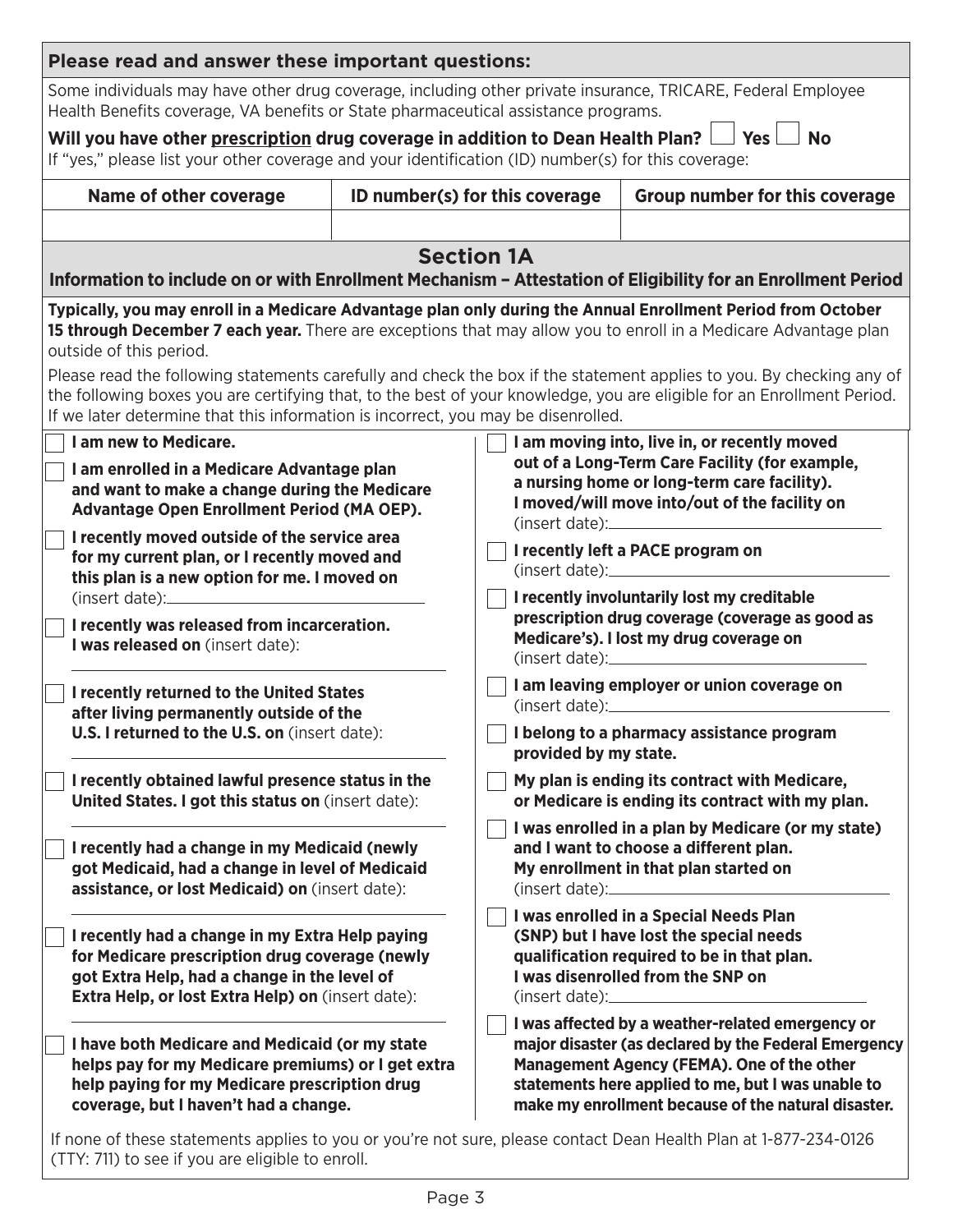| Please read and sign below.                                                                                                                                                                                                                                                                                                                                                                                                                              |  |  |  |  |  |  |
|----------------------------------------------------------------------------------------------------------------------------------------------------------------------------------------------------------------------------------------------------------------------------------------------------------------------------------------------------------------------------------------------------------------------------------------------------------|--|--|--|--|--|--|
| must keep both Hospital (Part A) and Medical (Part B) to stay in Dean Health Plan.                                                                                                                                                                                                                                                                                                                                                                       |  |  |  |  |  |  |
| By joining this Medicare Advantage Plan or Medicare Prescription Drug Plan, I acknowledge that Dean Health<br>Plan will share my information with Medicare, who may use it to track my enrollment, to make payments,<br>and for other purposes allowed by Federal law that authorize the collection of this information (see Privacy<br><b>Act Statement below).</b>                                                                                     |  |  |  |  |  |  |
| Your response to this form is voluntary. However, failure to respond may affect enrollment in the plan.                                                                                                                                                                                                                                                                                                                                                  |  |  |  |  |  |  |
| The information on this enrollment form is correct to the best of my knowledge. I understand that if I<br>intentionally provide false information on this form, I will be disenrolled from the plan.                                                                                                                                                                                                                                                     |  |  |  |  |  |  |
| I understand that people with Medicare are generally not covered under Medicare while out of the country,<br>except for limited coverage near the U.S. border.                                                                                                                                                                                                                                                                                           |  |  |  |  |  |  |
| I understand that when my Dean Health Plan coverage begins, I must get all of my medical and prescription drug<br>benefits from Dean Health Plan. Benefits and services provided by Dean Health Plan and contained in my Dean<br>Health Plan "Evidence of Coverage" document (also known as a member contract or subscriber agreement) will<br>be covered. Neither Medicare nor Dean Health Plan will pay for benefits or services that are not covered. |  |  |  |  |  |  |
| I understand that my signature (or the signature of the person legally authorized to act on my behalf) on this<br>application means that I have read and understand the contents of this application. If signed by an authorized<br>representative (as described above), this signature certifies that:<br>1) This person is authorized under State law to complete this enrollment, and                                                                 |  |  |  |  |  |  |

**2) Documentation of this authority is available upon request by Medicare.**

| Signature                                                                                            | <b>Today's Date</b>      |  |  |  |
|------------------------------------------------------------------------------------------------------|--------------------------|--|--|--|
|                                                                                                      |                          |  |  |  |
| If you are the authorized representative, you must sign above and provide the following information: |                          |  |  |  |
| <b>Last name</b>                                                                                     | <b>First Name</b>        |  |  |  |
|                                                                                                      |                          |  |  |  |
| <b>Address</b>                                                                                       | <b>Home Phone Number</b> |  |  |  |
|                                                                                                      |                          |  |  |  |
| <b>Relationship to Enrollee</b>                                                                      |                          |  |  |  |
|                                                                                                      |                          |  |  |  |

## **PRIVACY ACT STATEMENT**

The Centers for Medicare & Medicaid Services (CMS) collects information from Medicare plans to track beneficiary enrollment in Medicare Advantage (MA) or Prescription Drug Plans (PDP), improve care, and for the payment of Medicare benefits. Sections 1851 and 1860D-1 of the Social Security Act and 42 CFR §§ 422.50, 422.60, 423.30 and 423.32 authorize the collection of this information. CMS may use, disclose and exchange enrollment data from Medicare beneficiaries as specified in the System of Records Notice (SORN) "Medicare Advantage Prescription Drug (MARx)", System No. 09-70-0588. Your response to this form is voluntary. However, failure to respond may affect enrollment in the plan.